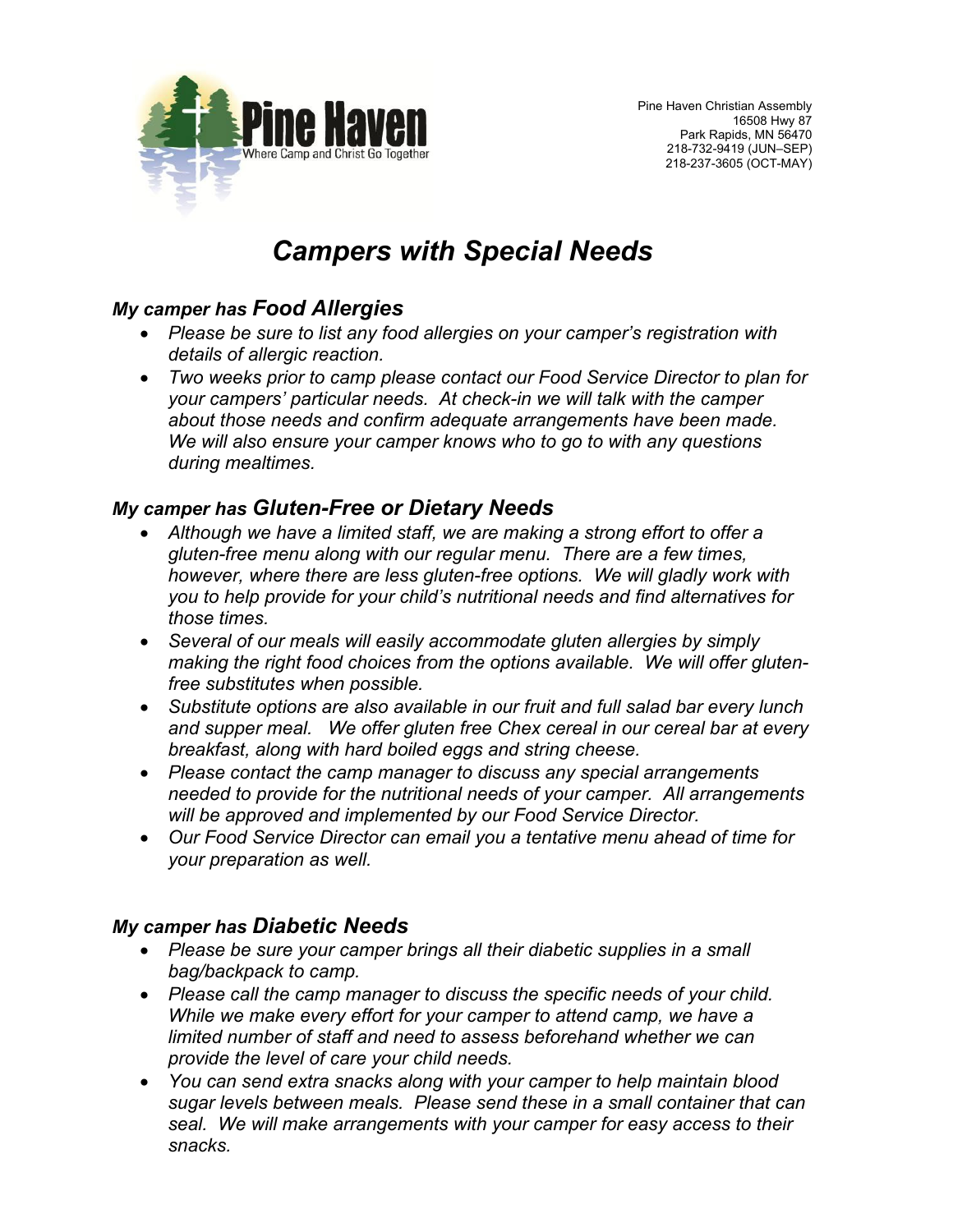- *We can accommodate a limited number of small juice drinks in our nurse's station refrigerator. Please make prior arrangements for this with our camp manager or medical personnel.*
- *If your camper needs Insulin injections, our medical personnel will make arrangements for your camper to take care of these needs in the privacy of our nurse's station. We have a sharps container there where they can safely dispose of their needles.*

# *My camper has Bed Wetting Concerns*

- *We will handle any bedwetting incidents with care and discretion. Please encourage your camper to tell their cabin leader if they have an accident. The staff will wash their bedding and return it to their bunk discreetly.*
- *Many of our bunk mattresses have blue waterproof/antibacterial covers. Please encourage your camper to find a bunk with one of these mattresses as it will aid in a quicker, more sanitary clean up.*

## *My camper needs a Personal Care Attendant*

- *If your camper needs a PCA to attend camp, please contact the camp manager to discuss options.*
- *All adult leaders are required to go through our faculty application and screening process before they are permitted to work with our campers. Any PCA would need to make faculty application and be cleared through our screening process to be at camp as well.*
- *Please be sure to contact the camp with plenty of time to process background checks and endorsements.*

## *My camper needs Handicap Accessibility*

- *We have a handicap accessible bathroom with a shower in our bathhouse facility.*
- *While the terrain at camp is rugged, we do have an asphalt pathway that connects our Dining Hall, Bathhouse and Chapel. The Chapel and Lodge have doors with ramps for easier access. We can arrange for a ramp for ease of access to our Dining Hall and cabins as well.*
- *Please call the camp manager to discuss specific needs and arrangements.*

# *My camper has Special Emotional Needs*

- *Our faculty and staff are loving and caring people. Your camper will find the leaders at Pine Haven to be supportive and encouraging.*
- *Please call the camp manager to discuss your child's specific needs and we will be sure the appropriate leaders are aware and ready to care for your child.*

#### *My camper may experience Homesickness*

- *We work very hard, especially in our younger weeks, to keep the campers involved and active in the camp program. When campers are engaged, they tend to have less homesickness.*
- *On the occasion that a camper is experiencing homesickness we comfort and*  reassure while making every effort to get them engaged and involved to divert *their focus.*